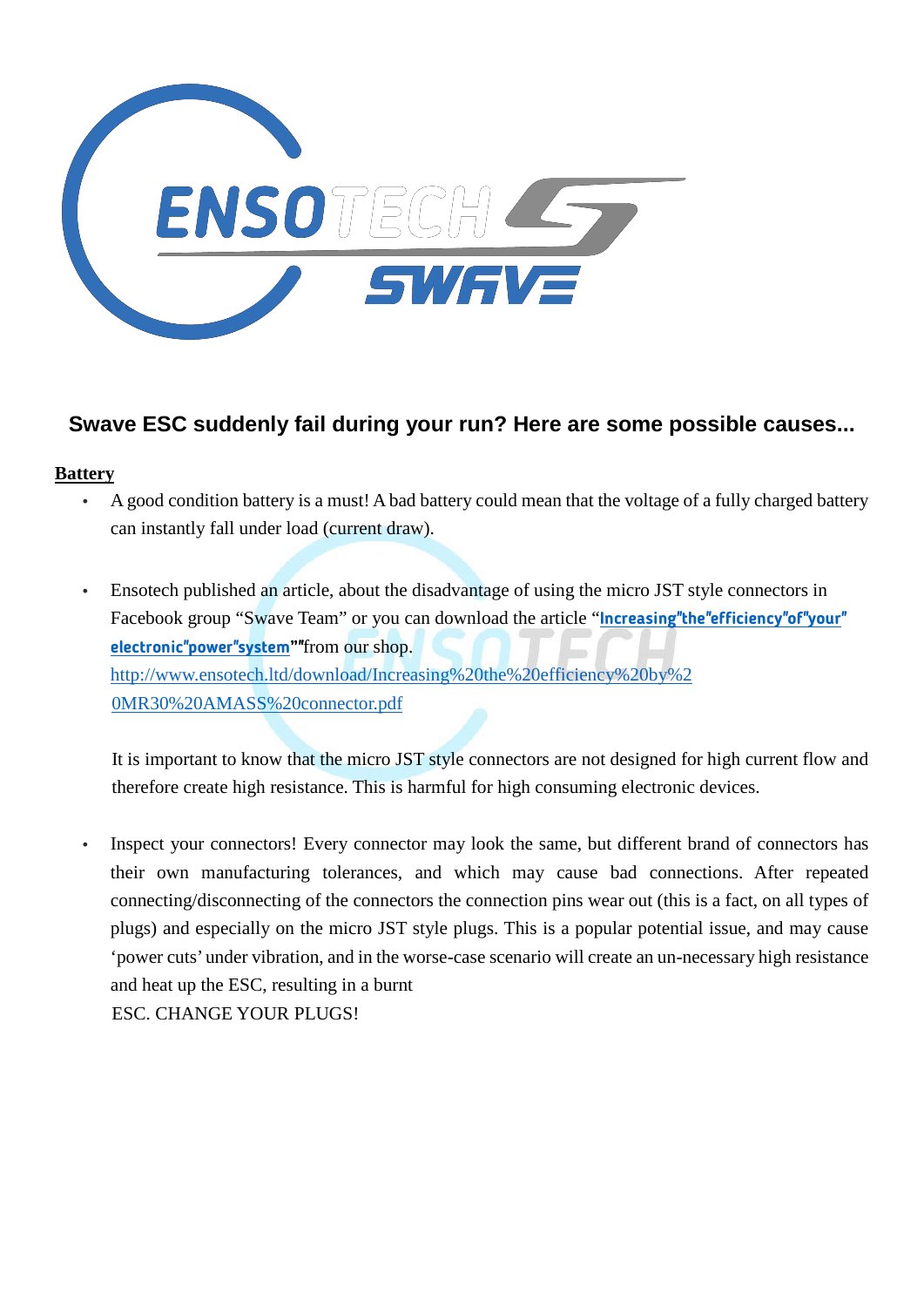

#### Inspect for no broken wires



# **Proper Gear Ratio**

A proper gear ratio decreases the ESC temperature. Improper gearing may result in excessive amp draw from the ESC, temperature increase at last the shutting down protection activated.

# **Calibration - have you calibrated your ESC properly?**

Do not skip the calibration process of a brand-new ESC! It is critical to perform calibration before running on track. Be aware: running the car without performing calibration will damage, shut down and maybe burn the ESC within 2 laps.

# **Powering external electronics through the SWAVE ESC (servo, receiver, personal transponder and maybe lighting system and gyro)**

The power from the battery is filtered through the ESC to the external electronics (servo, receiver, personal transponder and sometimes maybe a gyro). The total amp draw of these external devices should not exceed no more than 1A in total (Swave E and Swave E2) / 1.5A (Swave W).

The Swave ESC was designed for serious racers, with using original factory servo, receiver and personal transponder in mind. If you use other after-market devices please consult with manufacturer the specification and calculate the overall current draw, of those devices. If the total amp draw exceeds 1A in total (Swave E and Swave E2) / 1.5A (Swave W), you may need a separate BEC or receiver battery.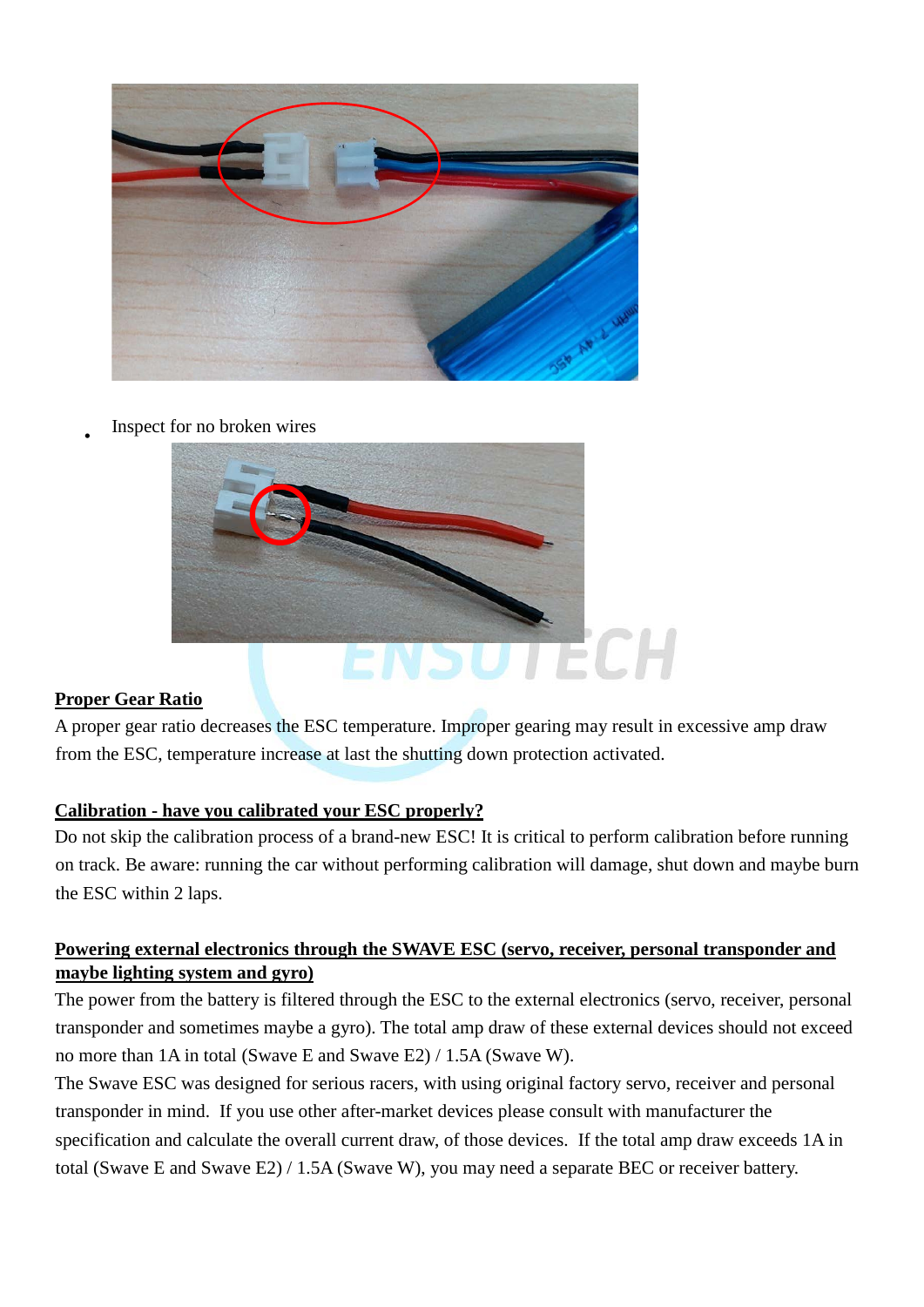#### **Is your protection settings, correct in the Swave App?**

To save your battery and ESC, protection may shut down the ESC during run if temperature and/or voltage exceeds a certain value. Proper setup of your protection values, should result in a better cooled ESC and should prolong your battery's lifespan.



#### **Soldering**

Below result caused by an in-proper soldering, after some run time and hitting plus vibrations or some other reason, the PCB metal plate falls off. It is hard to notice until all cables are removed. You can check this yourself:

- 1. Simply remove the cable and the remaining soldering material.
- 2. Use a cloth wrapped with alcohol to clean the ESC, if the metal plate is loosened it will fall off when wiping it.
- 3. Check all five soldering point especially on the battery side.
- 4. Ensure that the solder, is covering the whole PCB metal plate (top/button/sides).



If there is no issues now you can soldering all cables back to ESC as follows: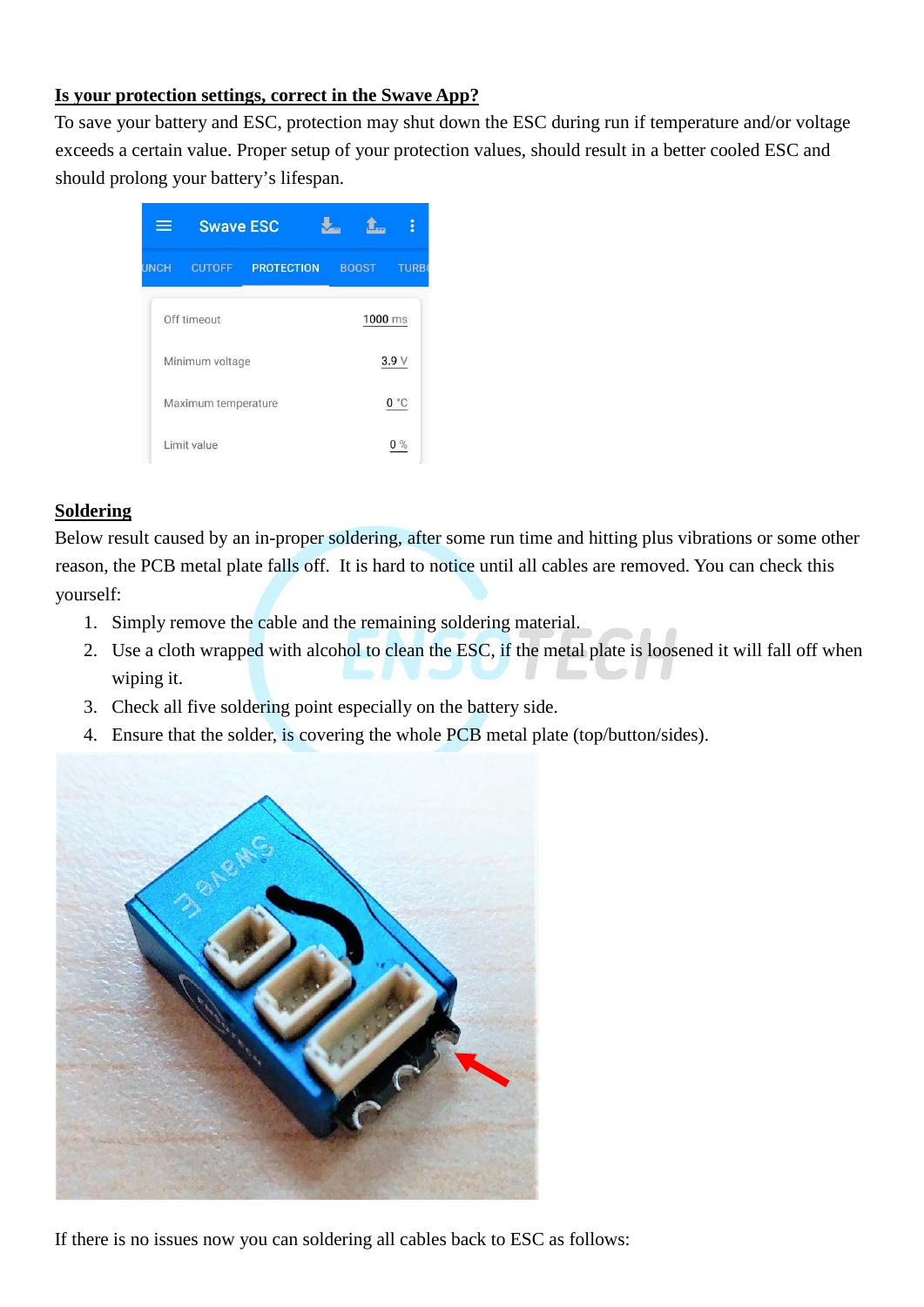First Step: Put soldering material on each connection point metal plate (cover the top/button/sides), each contact between soldering iron and ESC should not exceed 1 second. After soldering each point, allow the ESC cool down a bit before the next soldering point.

Second Step: Put soldering material on the cable wire

Third Step: Soldering the cable wire to the PCB without using additional soldering material and the melting time should only take 1 second or less.

*Check this link here for proper solder technique:* 

Future more, even the metal plate didn't falls off but after some run time and hitting plus vibrations or some other reason, the soldering material may also lose.

## **Motor & Motor Powering Cable & Sensor Cable**

Always check the motor and sensor cable, sometimes problem came from a worn out motor and degraded motor sensor board and the sensor cable.

Remove the motor from the car, use your fingers to rotate the shaft to see if the rotor rotates smoothly.

No broken sensor cable.

No loosen powering cable.

A worn out motor has high resistance, a degraded motor sensor board either sensor cable losing signal, both causes the ESC's temperature to rise or irregularly response.

At this point a new motor and sensor cable required.

# **Static Electricity lead to ESC shutting down, motor glitching or cogging even esc burn**

In mini-z R/C it appears that static electricity can build up with air especially during the winter time / airconditioning also the tires rotating and hitting the pavement, etc.

Problem could be even more critical for static build up if running metal chassis.

Why it's happening to Swave esc? Because esc metal case is a conductive material.

Below photos show how to ground the static electricity:



Car in this photo had the static electricity issues, we found the static build up in the rear lower carbon plate and transfer to the motor and esc